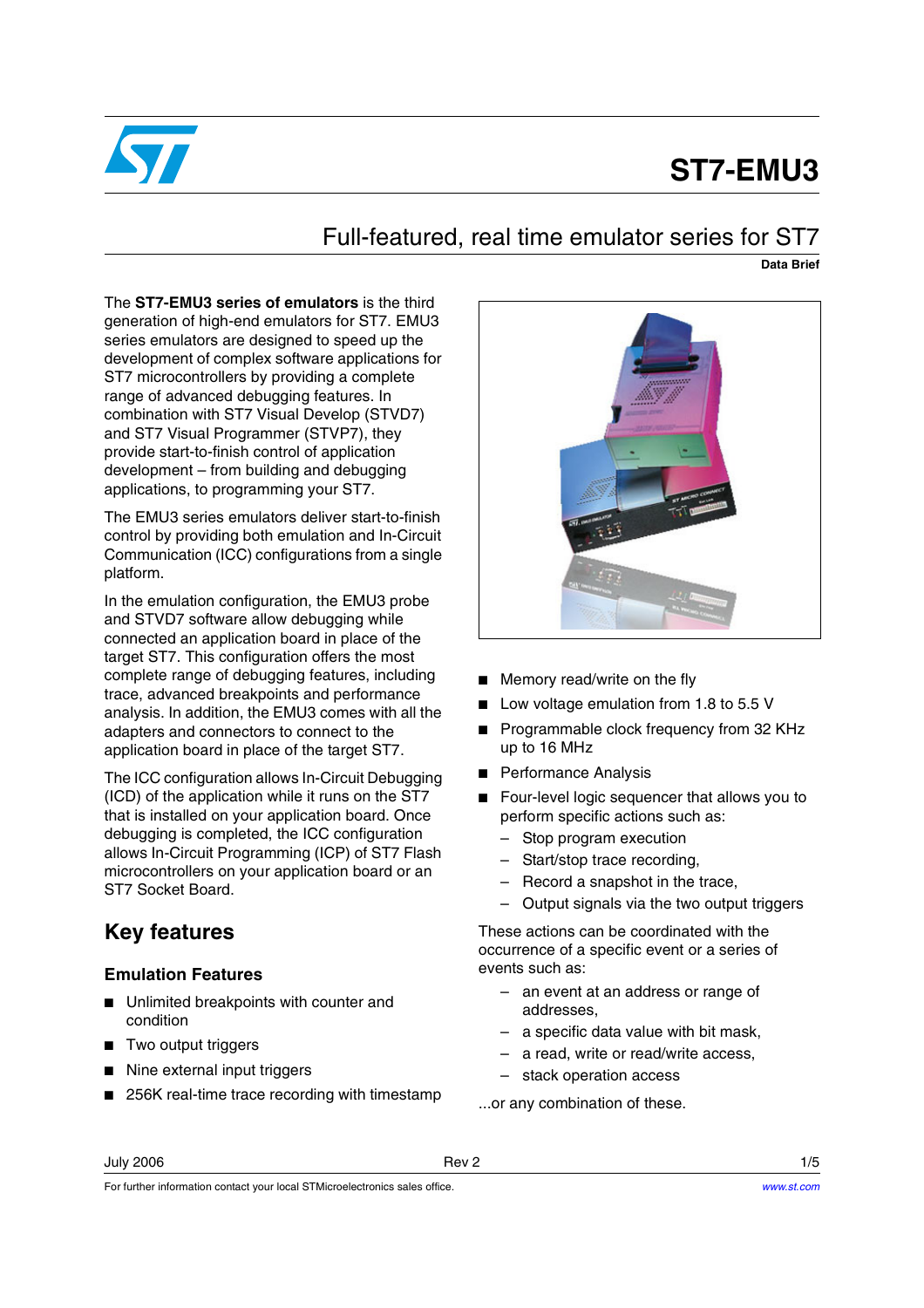#### **In-circuit debugging features**

The EMU3 series emulators and the STVD7 integrated development environment also allow you to in-circuit debug your application as it runs on an ST7 with debug modules.

ICD features include:

- Real-time control of application execution
- Read and write memory contents and ST7 registers
- Configuration of option the byte
- Unlimited software breakpoints in address ranges corresponding to RAM and XFlash memory
- Advanced breakpoints including:
	- Break on data access in/outside of address range or at one of two addresses

#### **In-circuit programming features**

- Break on data value at an address
- Break on opcode fetch (within/ outside of address range
- Break on sequential opcode fetch's
- Break on opcode fetch, or data access at specified addresses
- Break on conditional stack write, or opcode fetch at specified address
- Break on conditional stack write, or data access at specified address

The EMU3 series emulators along with STVP7, or STVD7 software, allow you to in-circuit program and in-circuit debug ST7 devices with Flash memory. Refer to the **ST7-EMU3 User Manual** for complete instructions about using the ICC Add-on and installing an ICC connector on your application board.

**Figure 1: System configurations**

### **Emulator architecture**

**ST Micro Connect** – provides the communication interface with host PC via parallel, USB or Ethernet connection in both the Emulation and ICC configurations.

**EMU3 Probe** – contains the system's emulation boards including the Target Emulation Board (TEB), which allows emulation of a specific ST7 or sub-family of ST7 devices. It connects to the application board via furnished, package-specific adapters and sockets.

**ICC Add-on** – allows the communication between the host PC and the ST7 microcontroller with Flash memory on the application board for in-circuit debugging and in-circuit programming. This requires installation of a 10-pin, ICC

## connector on the application board. **In-Circuit Communication Configuration Emulation Configuration** PC connection via parallel, USB or Ethernet port ICC Add-on ST Micro Connect EMU3 probe ST7 Host PC running ST7 Visual Develop (STVD7) or ST7 Visual Programmer (STVP7) Application board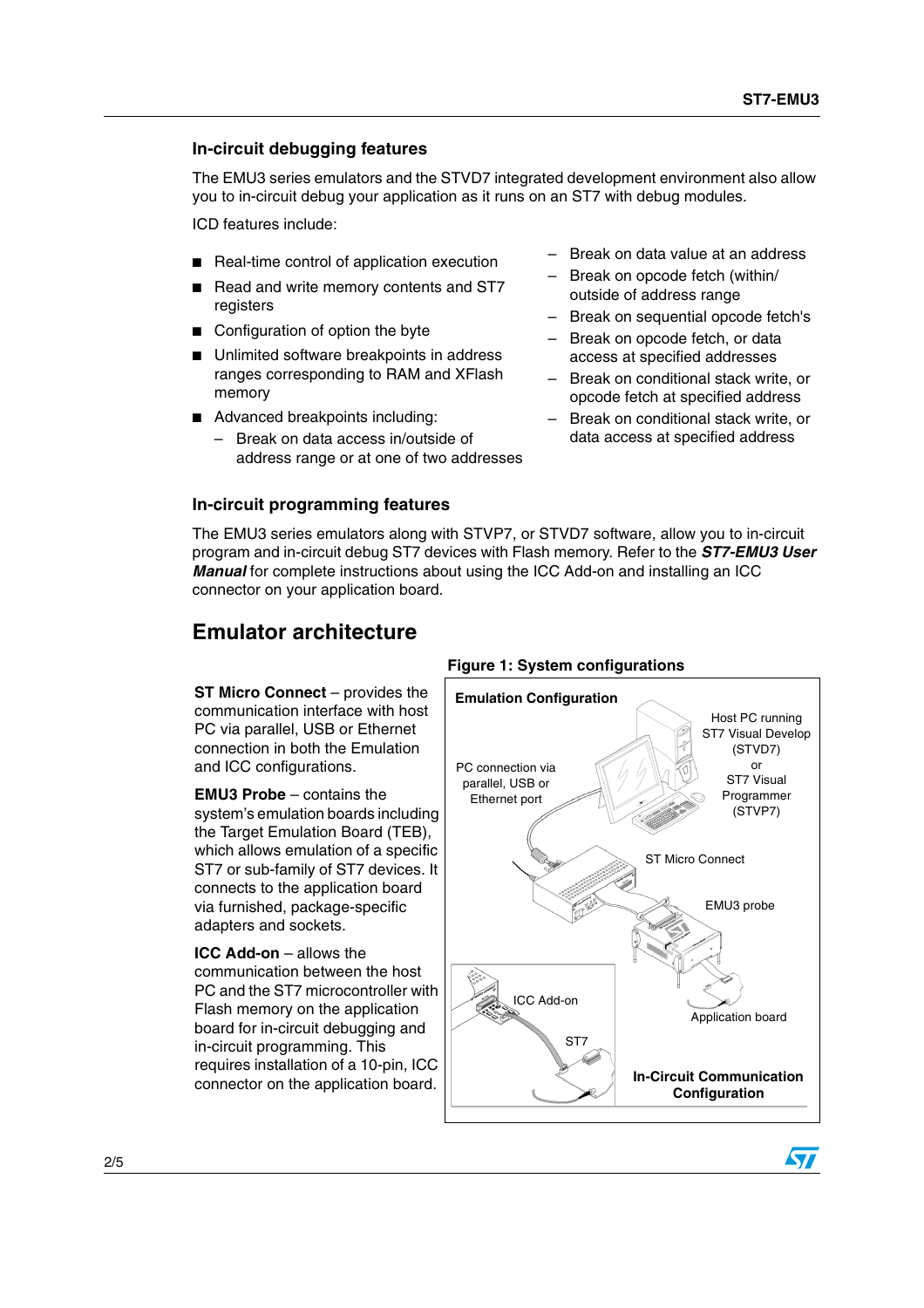**ST7 Visual Develop** – Integrated Development Environment (IDE) that runs on the host PC connected to the emulator and allows you to build and debug application software and then program it to the target ST7.

**ST7 Visual Programmer** – Software programming interface that runs on the host PC connected to the emulator and provides advanced controls for reading, programming and verifying the Flash memory of the target ST7.

## **Ordering information**

The EMU3 series emulators and accessories can be ordered from STMicroelectronic's sales offices and distributors. Refer to the on-line product selector at www.st.com/mcu for the exact emulator ordering code for each supported ST7 microcontroller.

| Order code type    | <b>Description</b>                                                                                                                                                                                                                               |  |  |  |
|--------------------|--------------------------------------------------------------------------------------------------------------------------------------------------------------------------------------------------------------------------------------------------|--|--|--|
| <b>Emulator</b>    |                                                                                                                                                                                                                                                  |  |  |  |
| ST7MDTxx-FMU3      | Order an ST7-EMU3 emulator with the connection accessories for all<br>packages for the supported ST7 sub-family, plus the ICC Add-on for in-circuit<br>debugging/programming of ST7 Flash microcontrollers.                                      |  |  |  |
| <b>Spare parts</b> |                                                                                                                                                                                                                                                  |  |  |  |
| ST7MDTxx-TEB       | Order a Target Emulation Board (TEB) to adapt any EMU3 series emulator<br>for emulation of the ST7 sub-family supported by the specified TEB. The TEB<br>comes with connection accessories for all packages for the supported ST7<br>sub-family. |  |  |  |
| AC7MDTxx-xxxx      | Order extra package-specific connection accessories (adapters, device<br>adapters, sockets) for an EMU3 series emulator.                                                                                                                         |  |  |  |
| AS-xxxxx           | Order extra package-specific <b>sockets</b> to solder to the application board<br>allowing connection of the EMU3 series emulator.                                                                                                               |  |  |  |
| ST7-ICC/ADDON      | Order an extra <b>ICC Add-on</b> for connection of an EMU3 series emulator to the<br>ST7 Flash microcontroller on the application board for in-circuit debugging or<br>in-circuit programming.                                                   |  |  |  |

<span id="page-2-0"></span>**Table 1. Ordering emulators and accessories**

#### **For more information...**

The following documents are available for free download at the ST internet site:

**ST7-EMU3 Emulator User Manual** - Information about setting up an ST7-EMU3 series emulator for emulation or in-circuit debugging/programming. This manual provides information that is common to all emulators in the EMU3 series.

**ST7xxxx-EMU3 Probe User Guide** - Information about connecting the EMU3 emulator to your application board in the emulation configuration. These documents provide information that is specific to each type of EMU3 series emulator (ST7MDTxx-EMU3 emulator).

**ST7 Visual Develop User Manual** - Information and tutorials to help you build and debug your application software and program it to your ST7 using the STVD7 Integrated Development Environment and an EMU3 series emulator.

**ST7 Visual Programmer online help** - Information to help you program your application to your ST7 using this Windows-based programming software and an ST7-EMU3 series emulator.

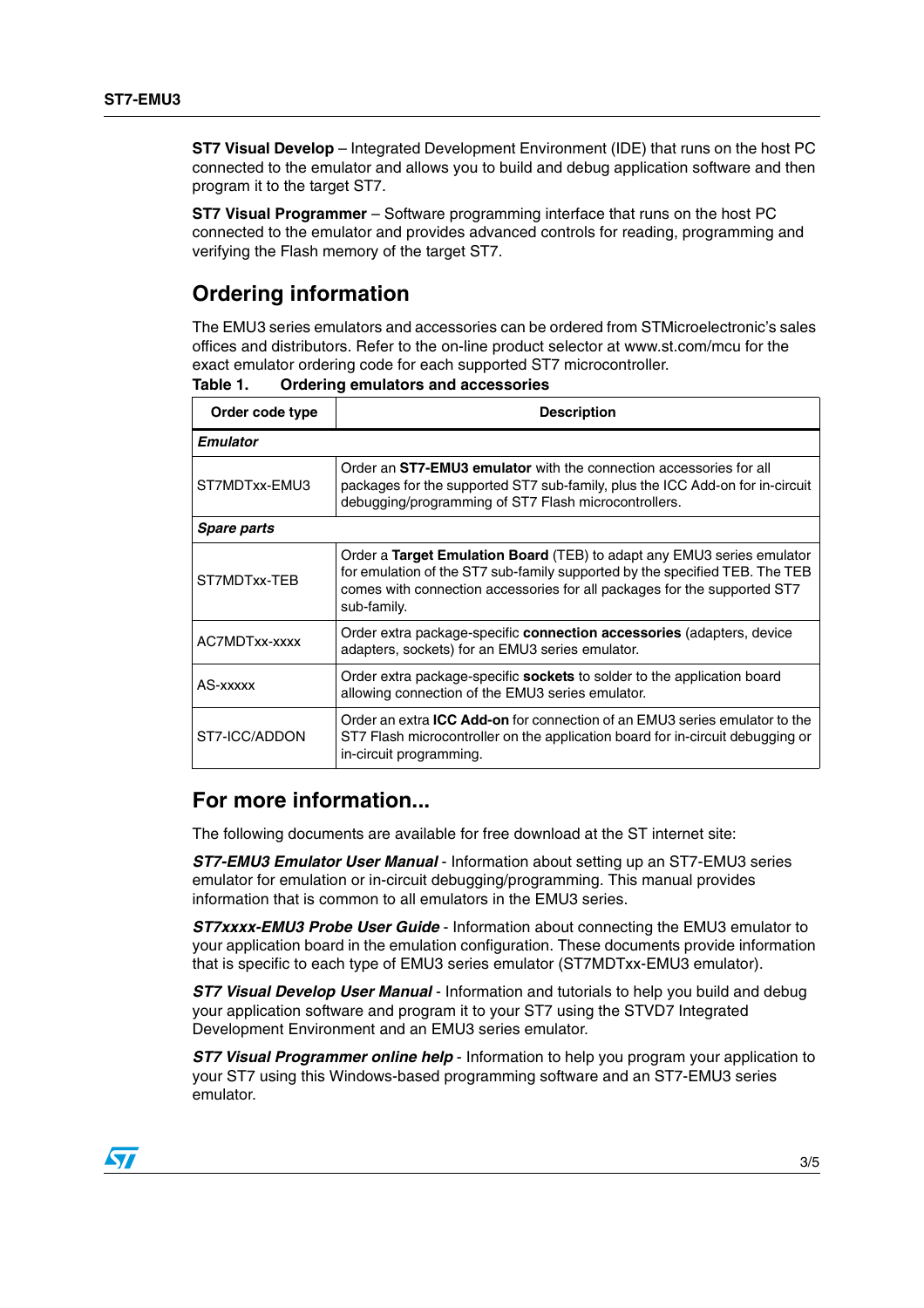**ST7xxxx Datasheet** - Complete information about the features of your target ST7 microcontroller.

# **Revision history**

| Table 2. | <b>Document revision history</b> |  |
|----------|----------------------------------|--|
|----------|----------------------------------|--|

| <b>Date</b>     | <b>Revision</b> | <b>Changes</b>                                                                                                        |
|-----------------|-----------------|-----------------------------------------------------------------------------------------------------------------------|
| 24-January-2006 |                 | Initial release.                                                                                                      |
| 25-July-2006    | 2               | • Minor text corrections<br>Addition of Table 1. with explanation of ordering codes for<br>emulators and spare parts. |